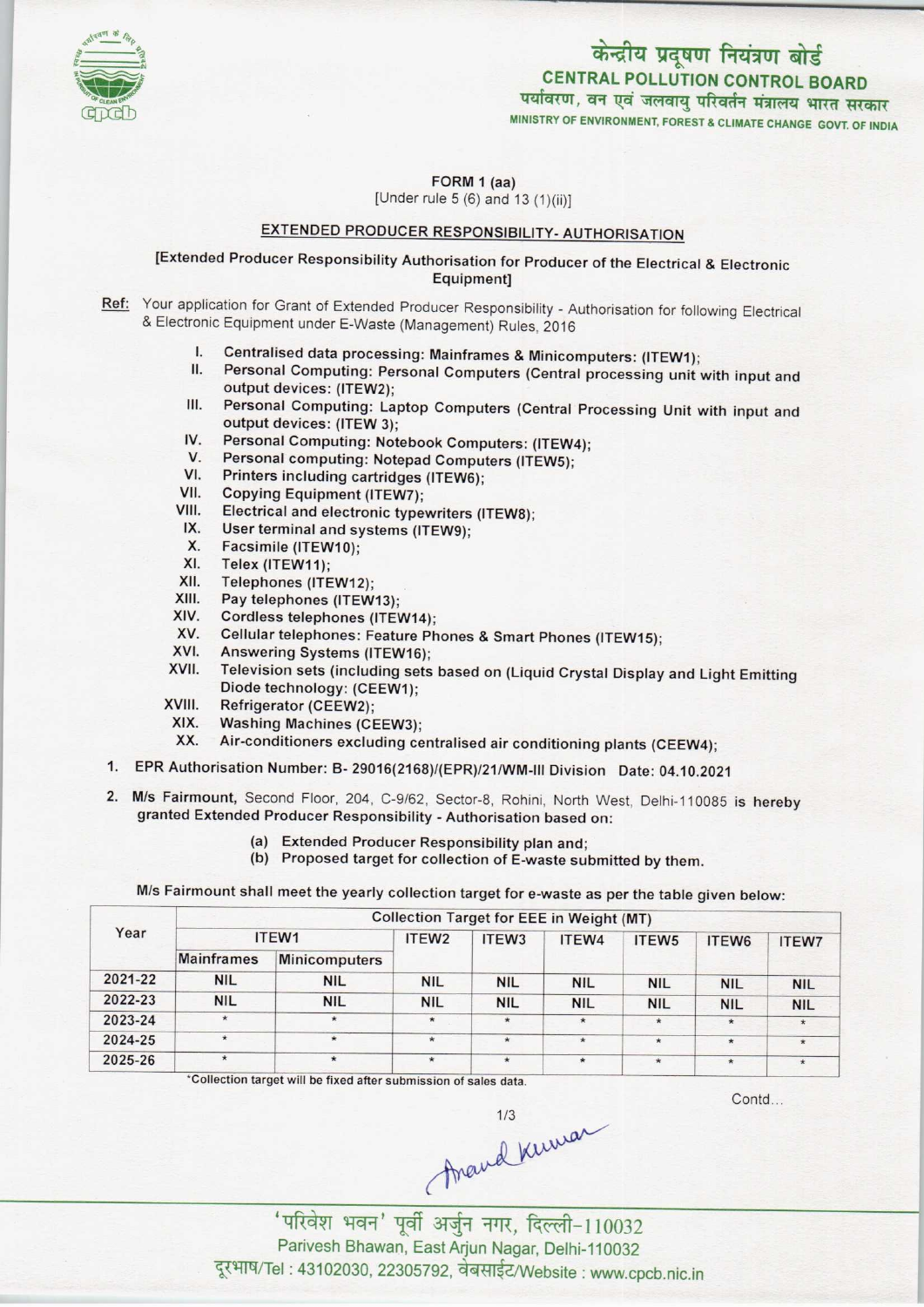

|         |            | <b>Collection Target for EEE in Weight (MT)</b> |            |            |                    |            |                   |                        |            |  |  |  |
|---------|------------|-------------------------------------------------|------------|------------|--------------------|------------|-------------------|------------------------|------------|--|--|--|
| Year    | ITEW8      | ITEW9                                           |            |            |                    |            |                   |                        | ITEW15     |  |  |  |
|         |            | ITEW10                                          | ITEW11     | ITEW12     | ITEW <sub>13</sub> | ITEW14     | Feature<br>Phones | Smart<br><b>Phones</b> |            |  |  |  |
| 2021-22 | <b>NIL</b> | <b>NIL</b>                                      | <b>NIL</b> | <b>NIL</b> | <b>NIL</b>         | <b>NIL</b> | <b>NIL</b>        | <b>NIL</b>             | <b>NIL</b> |  |  |  |
| 2022-23 | <b>NIL</b> | <b>NIL</b>                                      | <b>NIL</b> | <b>NIL</b> | <b>NIL</b>         | <b>NIL</b> | <b>NIL</b>        | <b>NIL</b>             |            |  |  |  |
| 2023-24 | $\star$    | $\star$                                         | $\star$    | $\star$    | $\star$            | $\star$    | $\star$           | $\star$                | <b>NIL</b> |  |  |  |
| 2024-25 | $\star$    | $\star$                                         | $\star$    | $\star$    | $\star$            |            |                   |                        | $\star$    |  |  |  |
|         |            |                                                 |            |            |                    | $\star$    | $\star$           | $\star$                | $\star$    |  |  |  |
| 2025-26 | $\star$    | $\star$                                         | $\star$    | $\star$    | $\star$            | $\star$    | $\star$           | $\star$                | $\star$    |  |  |  |

Collection target will be fixed after submission of sales data.

| Year    |                    | <b>Collection Target for EEE in Weight (MT)</b> |                   |                   |            |  |  |
|---------|--------------------|-------------------------------------------------|-------------------|-------------------|------------|--|--|
|         | ITEW <sub>16</sub> | CEEW1                                           | CEEW <sub>2</sub> | CEEW <sub>3</sub> | CEEW4      |  |  |
| 2021-22 | <b>NIL</b>         | <b>NIL</b>                                      | <b>NIL</b>        | <b>NIL</b>        | <b>NIL</b> |  |  |
| 2022-23 | <b>NIL</b>         | <b>NIL</b>                                      | <b>NIL</b>        | <b>NIL</b>        | <b>NIL</b> |  |  |
| 2023-24 | $\star$            | $\star$                                         | $\star$           | $\star$           | $\star$    |  |  |
| 2024-25 | $\star$            | $\star$                                         | $\star$           | $\star$           | $\star$    |  |  |
| 2025-26 | $\star$            | ÷                                               | $\star$           |                   |            |  |  |

\*Collection target will be fixed after submission of sales data.

#### 3. The Authorisation shall be valid for a period of five (5) years from date of issue with following conditions:

- i. You shall strictly follow the approved Extended Producer Responsibility plan, a copy of which is enclosed herewith as Enclosure-I;
- ii. You shall ensure that collection mechanism or collection Centres are set up or designated as per the details given in the Extended Producer Responsibility plan and that shall be completed before the proposed dates if any in the EPR Plan (list of collection Centres and the toll free numbers for reverse logistics enclosed);
- iii. You shall ensure that all the collected e-waste is channelized to recycler/dismantler M/s E-waste Recycler India, Shed No 15 Roz ka Meo Industrial area Nuh and records shall be maintained at recycler/dismantler and your end;
- iv. You shall maintain records, in Form-2 of these Rules, of e-waste and make such records available for scrutiny by Central Pollution Control Board;
- v. You shall file annual returns in Form-3 to the Central Pollution Control Board on or before 30th day of June following the financial year to which that returns relates.

#### vi. General Terms & Conditions of the Authorisation:

a. The authorisation shall comply with provisions of the Environment (Protection) Act, 1986 and the E-waste (Management) Rules,2016 made there under;

2/3

Contd...

Arand Kuman